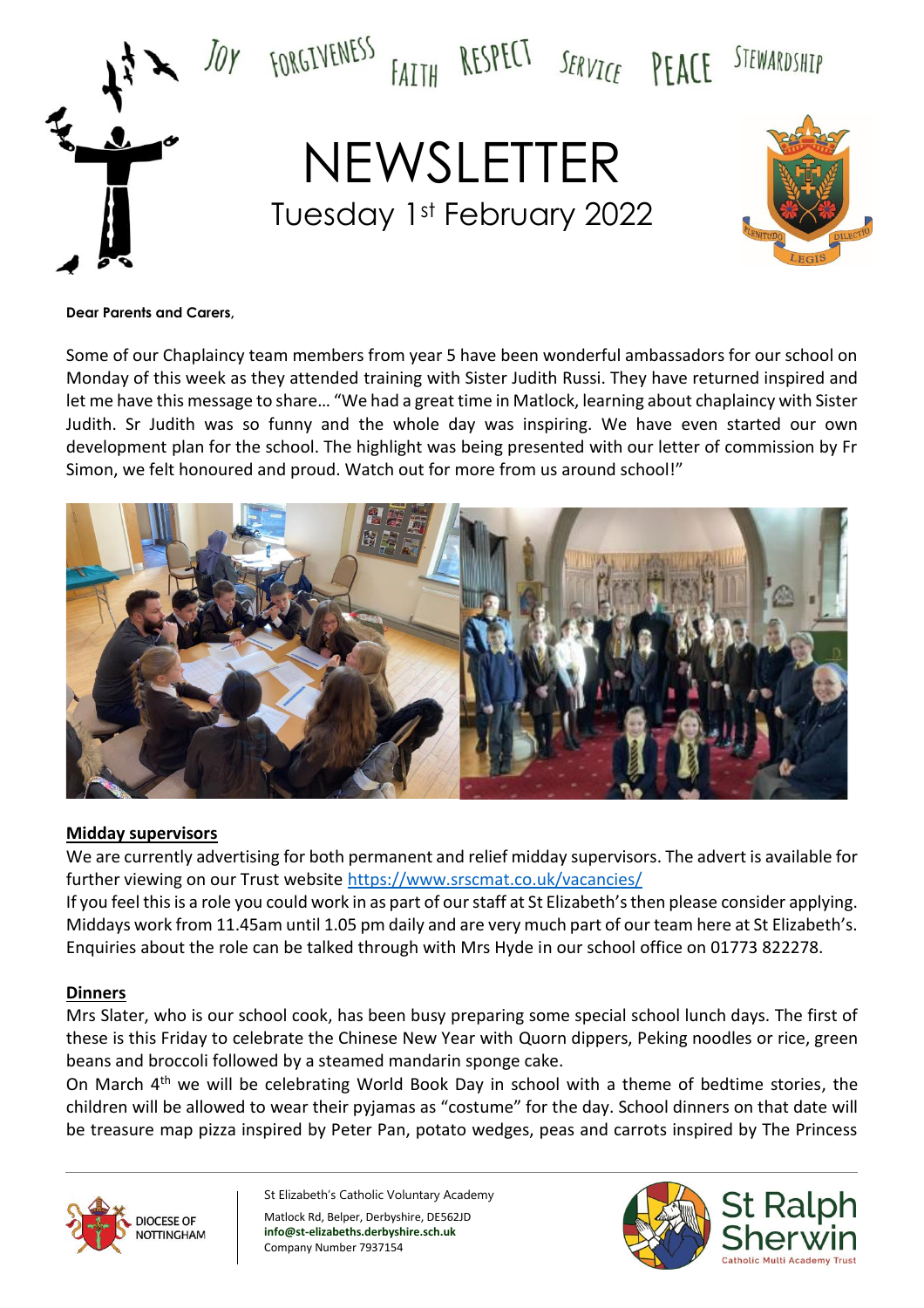and the Pea and Peter Rabbit followed by bitesize chocolate cake with a fruit platter inspired by The Very Hungry caterpillar.

If your child is school dinners anyway, no further action needs to be taken. If your child normally brings a packed lunch and they would like to stay for dinners on this day then payment is via ParentPay and school dinners cost £2.20 per day.

# **INSET 18th February and 28th February**

We will break up for half term on Thursday 17<sup>th</sup> February and return on Tuesday 1<sup>st</sup> March, with Fri 18<sup>th</sup> and Mon 28<sup>th</sup> February both being INSET days. Marie at Kidzone is available on 07738 353094 should you need to contact her regarding child care arrangements for either of the INSETs. For further diary dates please scroll down this newsletter.

# **Parking at pick up time**

Please try to park in the River Gardens or on a nearby street and walk via the bridge and school pathways, if at all possible. In the event that you should need to park at school, please use the top playground or the lower car park and remember that this may take longer as we try our best to accommodate the volume of traffic using the school drive. We ask that you refrain from parking on the school drive, the bend of the drive and around the gates to the lower playground and lower carpark as this is needed for buses turning and parking. Should the buses be using the drive please remember to give way. As always, we thank you for your patience whilst we ensure we hand over the children safely into your care at the end of the school day.

Please remember our Governing Body have negotiated free parking for all parents of pupils in the River Gardens each morning until 10am. They continue to negotiate free parking for pick up in the afternoon, this is still with the Governors and local Councillors.

# **Attendance and absences**

If your child is absent from school please remember to call the school office on day one of the absence and speak with Mrs Hyde on 01773 822278. You can send emails or letters to confirm dates of absence upon your child's return, email to [enquiries@eli.srscmat.co.uk.](mailto:enquiries@eli.srscmat.co.uk) All attendance and absence messages go to the school office. School work related emails can go to the class email for the attention of the class teacher.

If you are running late in the morning, please **go with your child** to the school office and ensure they are signed in with Mrs Hyde and book their school dinner. The school bells go at 8.55am and children meet on the lower playground to be collected by their teachers, if the lines have gone inside then please take your child to the office.

# **Safer Internet Day**

We have sent in this email a set of 5 attachments about Safer Internet Day, Tuesday 8<sup>th</sup> February. The children will be taking part in extra lessons about internet safety, so please ask them to tell you about their learning. The attachments are all from UK Safer Internet Day 2022 and include more information for Parents and Carers about the day, conversation starters, family activities and a set of useful resources/links for extra advice specifically for Parents/Carers. We hope you find these useful.

# **Diary Dates**

Don't forget to scroll down to see the most up to date events taking place in our school community, the calendar of events gets edited and up-dated regularly so please refer to our latest edition.



St Elizabeth's Catholic Voluntary Academy Matlock Rd, Belper, Derbyshire, DE562JD **info@st-elizabeths.derbyshire.sch.uk** Company Number 7937154

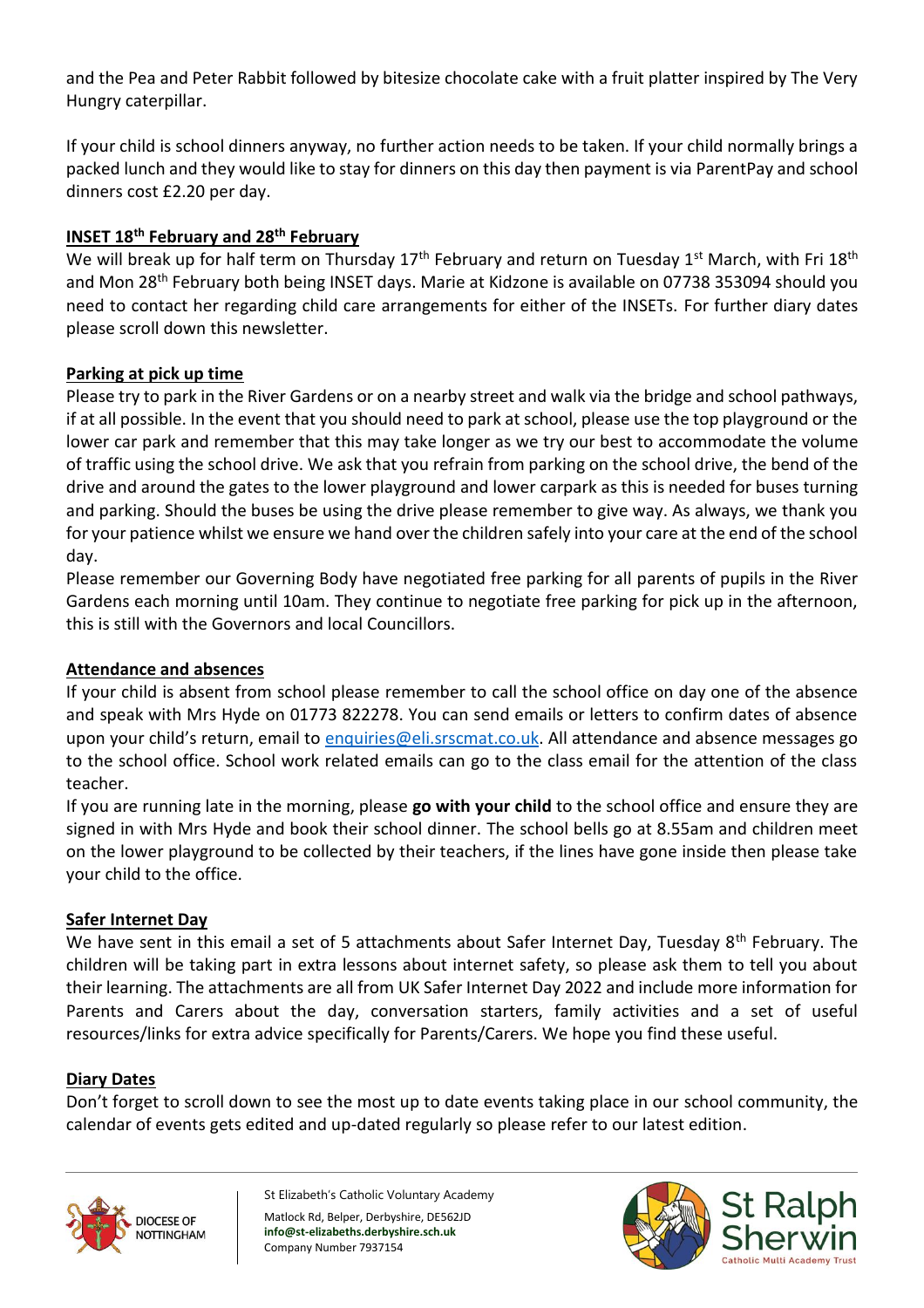### **Calendar of Events – 2022**

| Monday 10th January 2022                            | All pupils return for the start of the Lent                                | All pupils                         |
|-----------------------------------------------------|----------------------------------------------------------------------------|------------------------------------|
|                                                     | term                                                                       | Y1                                 |
| Friday 21st January (TBC)                           | Year 1, Lindisfarne Class opportunity to                                   |                                    |
|                                                     | take part in the Adoration of the Blessed<br>Sacrament with Father Michael |                                    |
| 31st January - 4th February                         | Children's mental health week                                              | All pupils                         |
| Monday 31st January                                 | Chaplaincy team training                                                   | All members of pupil chaplaincy    |
|                                                     |                                                                            | team                               |
| Friday 4 <sup>th</sup> February                     | Year 2, Walsingham Class opportunity to                                    | Y3                                 |
|                                                     | take part in the Adoration of the Blessed                                  |                                    |
|                                                     | Sacrament with Father Michael                                              |                                    |
| Tuesday 8 <sup>th</sup> February                    | Safer Internet Day                                                         | All pupils                         |
| Friday 11th February                                | Y4 class Mass 9.45am with Father                                           | Y <sub>4</sub>                     |
|                                                     | Michael                                                                    |                                    |
| Thursday 17th February                              | Break up for half term                                                     | All pupils                         |
| Friday 18th February                                | <b>INSET</b>                                                               | School closed to all pupils        |
| Monday 21st - Friday 25th                           | <b>Half Term</b>                                                           | <b>School closed to all pupils</b> |
| February                                            |                                                                            |                                    |
| Monday 28th February                                | <b>INSET</b>                                                               | <b>School closed to all pupils</b> |
| Tuesday 1st March                                   | Return to school                                                           | All pupils                         |
| Wednesday 2nd March                                 | 9.30am Ash Wednesday Mass for Y3/KS2                                       | Y3/KS2 pupils                      |
| Friday 4th March                                    | Celebration of World Book Day                                              | All pupils                         |
| 14th-18th March                                     | STEM week                                                                  | All pupils                         |
| Wednesday 16th March                                | Parent Consultation Evening via School<br>Cloud                            | All pupils                         |
| Thursday 16th March                                 | Parent Consultation Evening via School                                     | All pupils                         |
|                                                     | Cloud                                                                      |                                    |
| Monday 21st March                                   | <b>LAMDA</b> exams                                                         | Pupils involved in the LAMDA group |
| Wednesday 23rd March                                | Parent Consultation Evening for Assess                                     | SEND pupils                        |
|                                                     | Plan Do and Review (APDR) charts via                                       |                                    |
|                                                     | School Cloud                                                               |                                    |
| Friday 25th March                                   | 9.45am Y3 class Mass with Father                                           | Y <sub>3</sub>                     |
|                                                     | Michael                                                                    |                                    |
| Wednesday 6th April                                 | Y3/4 Easter Production for Y3 parents                                      | All Y3/4 pupils on stage           |
| Thursday 7 <sup>th</sup> April                      | Y3/4 Easter Production for Y4 parents                                      | All Y3/4 pupils on stage           |
| Friday 8 <sup>th</sup> April                        | Ping Pong Ball Race (SEA)                                                  | All pupils                         |
| Friday 8 <sup>th</sup> April                        | Break up for Easter holiday                                                | All pupils                         |
| Monday 11th-Friday 22nd<br><b>April</b>             | <b>Easter - School closed</b>                                              | <b>School closed to all pupils</b> |
| Tuesday 26th April                                  | <b>Ascension Day Mass</b>                                                  |                                    |
| Monday 9 <sup>th</sup> -Friday 13 <sup>th</sup> May | Y6 SATs                                                                    | Y6                                 |
| Tuesday 17th May                                    | Class photos                                                               | All pupils                         |
| Thursday 26th May                                   | Break up                                                                   | All pupils                         |
| Friday 27th May                                     | <b>School closed - Holiday to Celebrate</b><br>Queen Elizabeth II Jubilee  | <b>School closed to all pupils</b> |
| Monday 30th May-Friday 3rd                          | <b>Half term</b>                                                           | <b>School closed to all pupils</b> |
| June                                                |                                                                            |                                    |
| Monday 6th June                                     | Return to school                                                           | All pupils                         |
| Monday 6th June                                     | Stewardship Day (to celebrate World<br>Environment Day)                    | All pupils                         |
| Wednesday 22 <sup>nd</sup> June                     | Sports Day                                                                 | All pupils                         |
|                                                     |                                                                            |                                    |



St Elizabeth's Catholic Voluntary Academy Matlock Rd, Belper, Derbyshire, DE562JD **info@st-elizabeths.derbyshire.sch.uk** Company Number 7937154